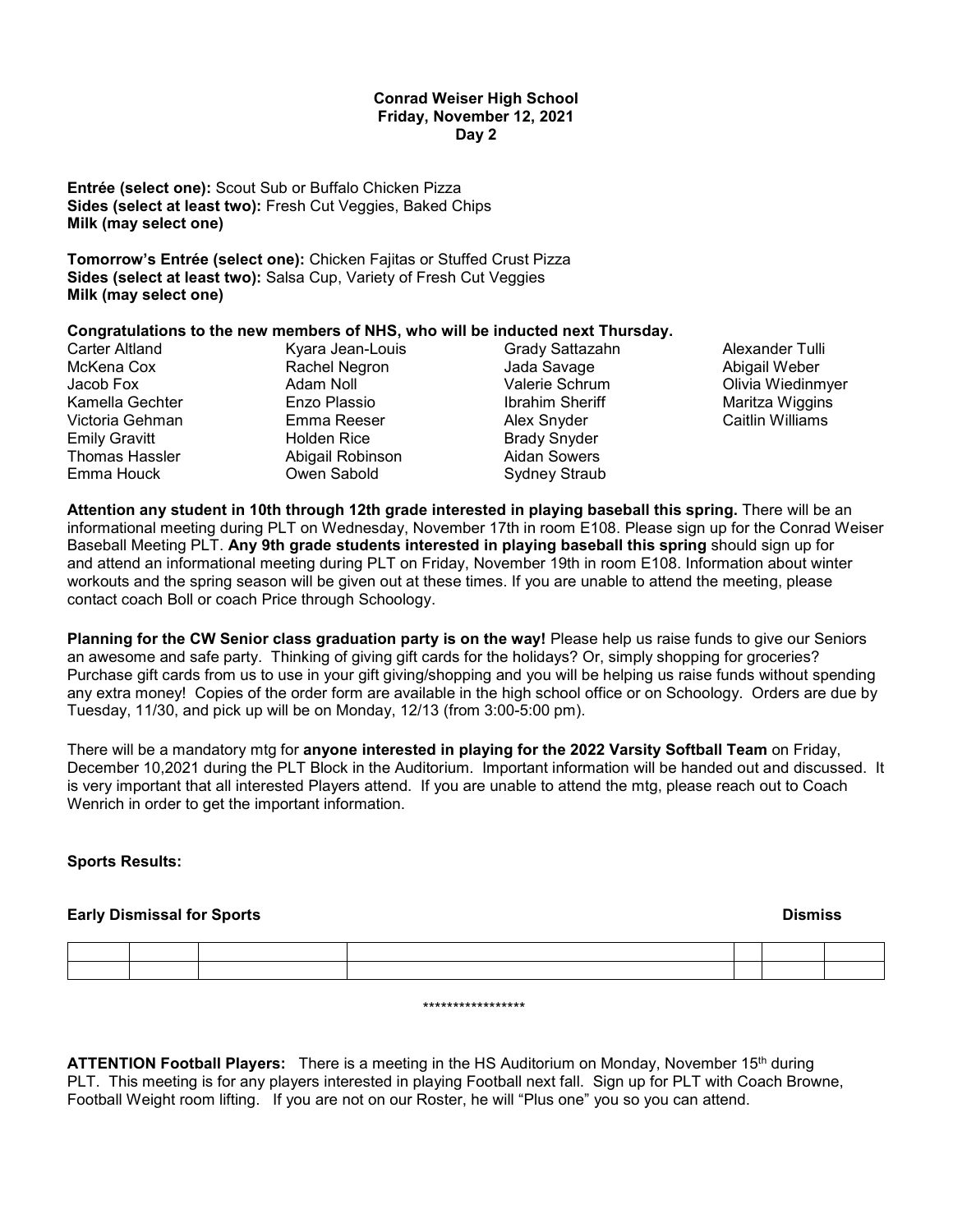**CW Travel PLT** – Join us on Tuesdays during PLT to help choose a CW Travel Trip Itinerary for Summer (June) of 2023. The sooner students choose a destination, the more time the group will have for enrollment and fundraising. Join us to find more about how CW Travel works. See Mr. Bright in C107 with questions. We are diversifying and offering more trips going forward. Mr. Zeitzer and Ms. Gerhart can also help to answer questions you may have about CW Travel and international travel opportunities.

# **SENIORS: ADDITIONAL SCHOLARSHIP OPPORTUNITY EQUITABLE EXCELLENCE SCHOLARSHIP**

 This program awards students from across the country who work hard to make a positive and lasting impact in their communities & beyond. Applicants must: demonstrate ambition and self-drive as evidenced by outstanding achievement in school, community, or work activities, be current high school seniors who plan to enroll full-time in an accredited 2 or 4 year college or university in the United States for the entire upcoming academic year, be a U.S. citizen. To learn more & apply, visit [https://learnmore.scholarsapply.org/equitableexcellence/.](https://learnmore.scholarsapply.org/equitableexcellence/) The deadline to apply is December 17, 2021.

**STUDENTS:** Discover a college alternative career path that gives you valuable, in-demand skills & preps you for entry into an apprenticeship program. ABC Keystone is now accepting applications for the Spring 2022 construction preapprenticeship class. Complete details and application are available in the Counseling office.

**The Conrad Weiser Key Club is trying to make a "change"! Mary's Shelter in Reading is seeking donations of diapers** to restock their diaper bank, which provides assistance to many local mothers and which helps to prevent parents from having to re-use disposable diapers out of desperation. From 11/8 to 11/12, we are hosting a change war to raise money to purchase the diapers. Several teachers/faculty members have buckets at the table in the cafeteria. Any person whose bucket earns more than \$50 has agreed to take a pie to the face! And the person who raises the most money for the diaper drive will be taking a chocolate-filled diaper to the face as well! You can help by donating your spare change at lunch. Mrs. Osman is also willing to accept any physical donations of diapers or wipes. Diapers may be in packages or may be loose, so if you have a younger sibling who just outgrew a size, those few remaining unused diapers can be donated. Drop any physical donations off in D110. Thank you for your support!

**Attention students: BCTC is now accepting applications for the 2022-2023 school year.** Applications are completed online and can be found at [www.berks](http://www.berks/) career.com. Students should also drop off their 2 teacher recommendations, essay, and BCTC Admissions Agreement to Mr. Michael in the Counseling Office. The application deadline is December 7, 2021. If you have any questions, please reach out to your counselor. Link to apply: <https://ctcportal.csiu-technology.org/BerksCTC/Form/Entry/BCTCApplicationV257/Weiser/2022-2023>

**JUNIORS & SENIORS:** Upcoming college representative visits:

- Tuesday November 16<sup>th</sup> @ 1:00 Central Penn College
- Wednesday November 17<sup>th</sup> @ 1:00 **Immaculata University** Immaculata University
- Thursday November 18<sup>th</sup> @ 1:30 Moravian University

Are you a singer? A dancer? A gymnast? An athlete? Do you enjoy public speaking? Do you like the idea of working in a supportive, team environment? **CWHS Musical will be holding auditions on November 15th, 16th & 17th for their 2022 production of Disney's** *Newsies,* **and we encourage you to take a risk, and "seize the day!"** No "Musical" experience necessary! ALL ARE WELCOME! Auditions will take place at 6:30 PM, with Vocal Auditions on Monday, Dance Auditions on Tuesday, and Callbacks on Wednesday. More information can be found on Schoology & @cwhsmusicalinfo on FB, IG & Twitter.

**ATTENTION STUDENTS:** Three summer programs are available to interested students.

# • **THE PENNSYLVANIA SCHOOL FOR EXCELLENCE IN THE AGRICULTURAL SCIENCES**

This 4 week residential program is held primarily at Penn State University Park campus. This program hosts a variety of opportunities to learn more about Penn State & Agricultural Sciences, through classes, labs, workshops, field trips and other activities. Scholarships are available. The deadline to apply is February 22, 2022.

• **IACOCCA GLOBAL ENTREPRENEURSHIP INTENSIVE**

During this intensive summer experience @ Lehigh University, students can learn how to think like an entrepreneur and recognize problems as opportunities. You can choose from focus areas like